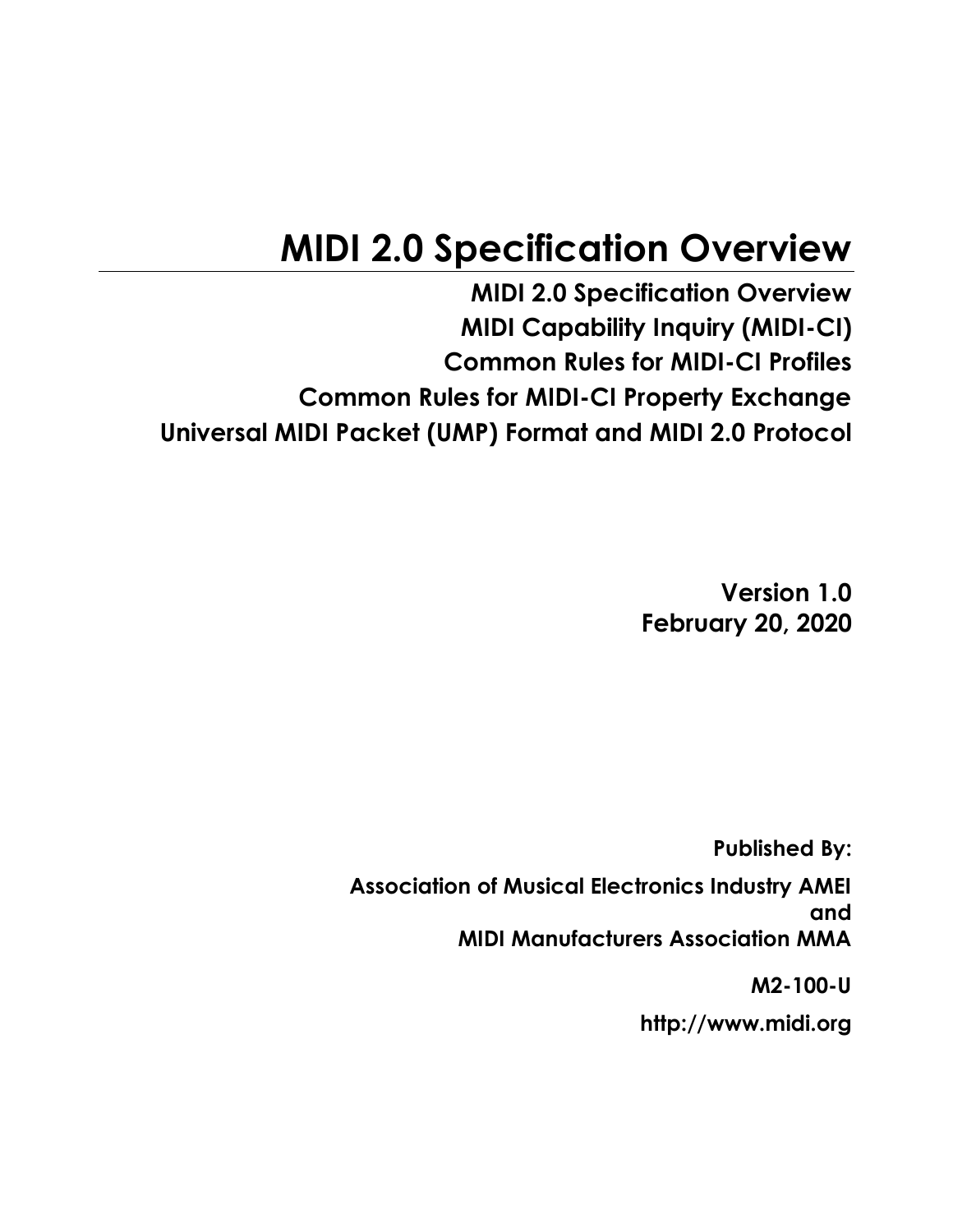#### PREFACE

#### M2-100-U MIDI 2.0 Specification Overview

This document defines the specific collection of MMA/AMEI specifications that collectively comprise the MIDI 2.0 Specification.

The document also defines minimum requirements for Devices to claim MIDI 2.0 compatibility.

©2018-2020 Association of Musical Electronics Industry (AMEI)(Japan) ©2018-2020 MIDI Manufacturers Association Incorporated (MMA)(Worldwide except Japan)

ALL RIGHTS RESERVED. NO PART OF THIS DOCUMENT MAY BE REPRODUCED OR TRANSMITTED IN ANY FORM OR BY ANY MEANS, ELECTRONIC OR MECHANICAL, INCLUDING INFORMATION STORAGE AND RETRIEVAL SYSTEMS, WITHOUT PERMISSION IN WRITING FROM THE MIDI MANUFACTURERS ASSOCIATION.

http://www.midi.org/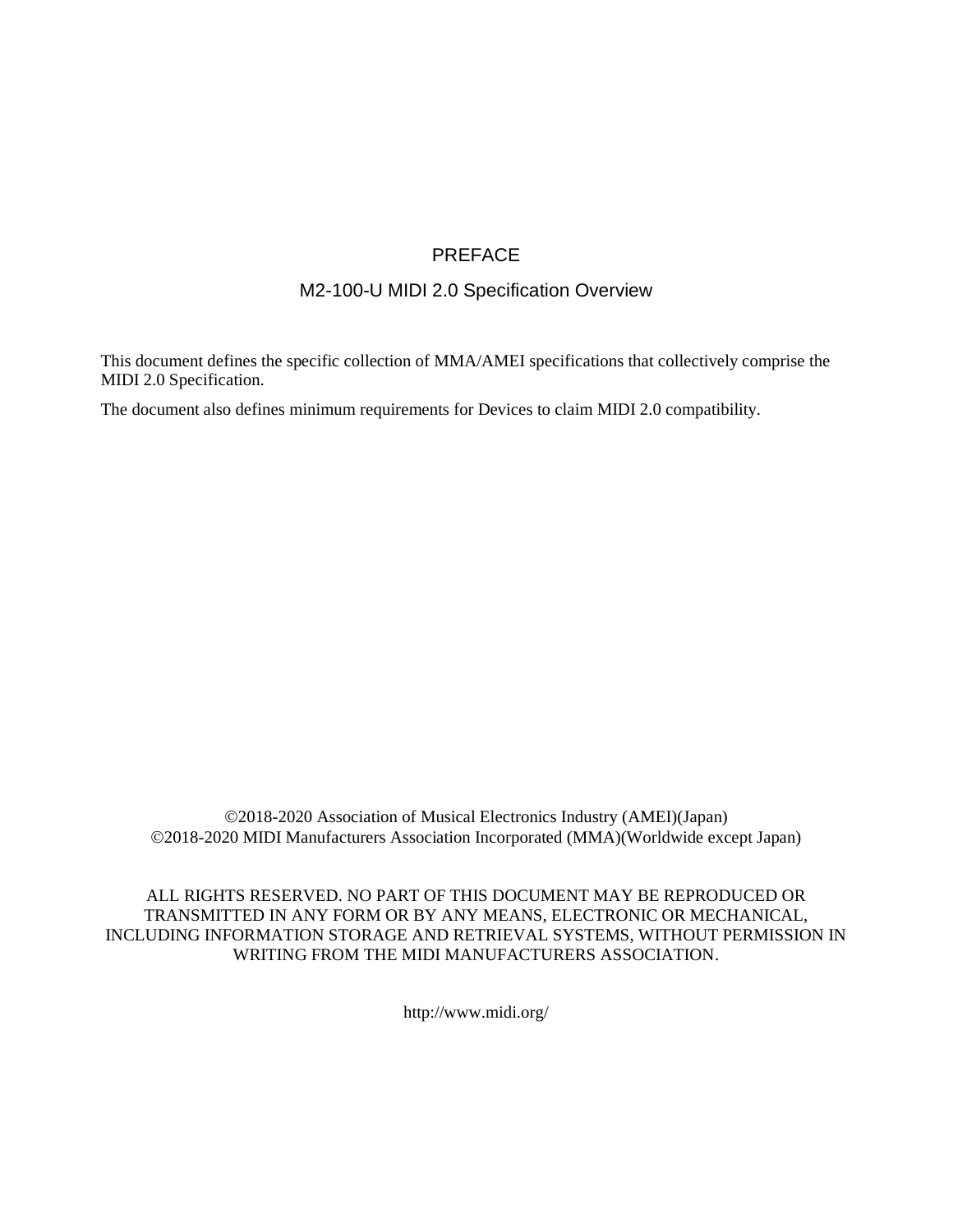## **Table of Contents**

|    | 1.1   |  |
|----|-------|--|
|    | 1.2   |  |
|    | 1.3   |  |
| 2. |       |  |
|    | 2.1   |  |
|    | 2.1.1 |  |
|    | 2.2   |  |
|    | 2.3   |  |
|    | 2.4   |  |
|    | 2.5   |  |
| 3. |       |  |
|    |       |  |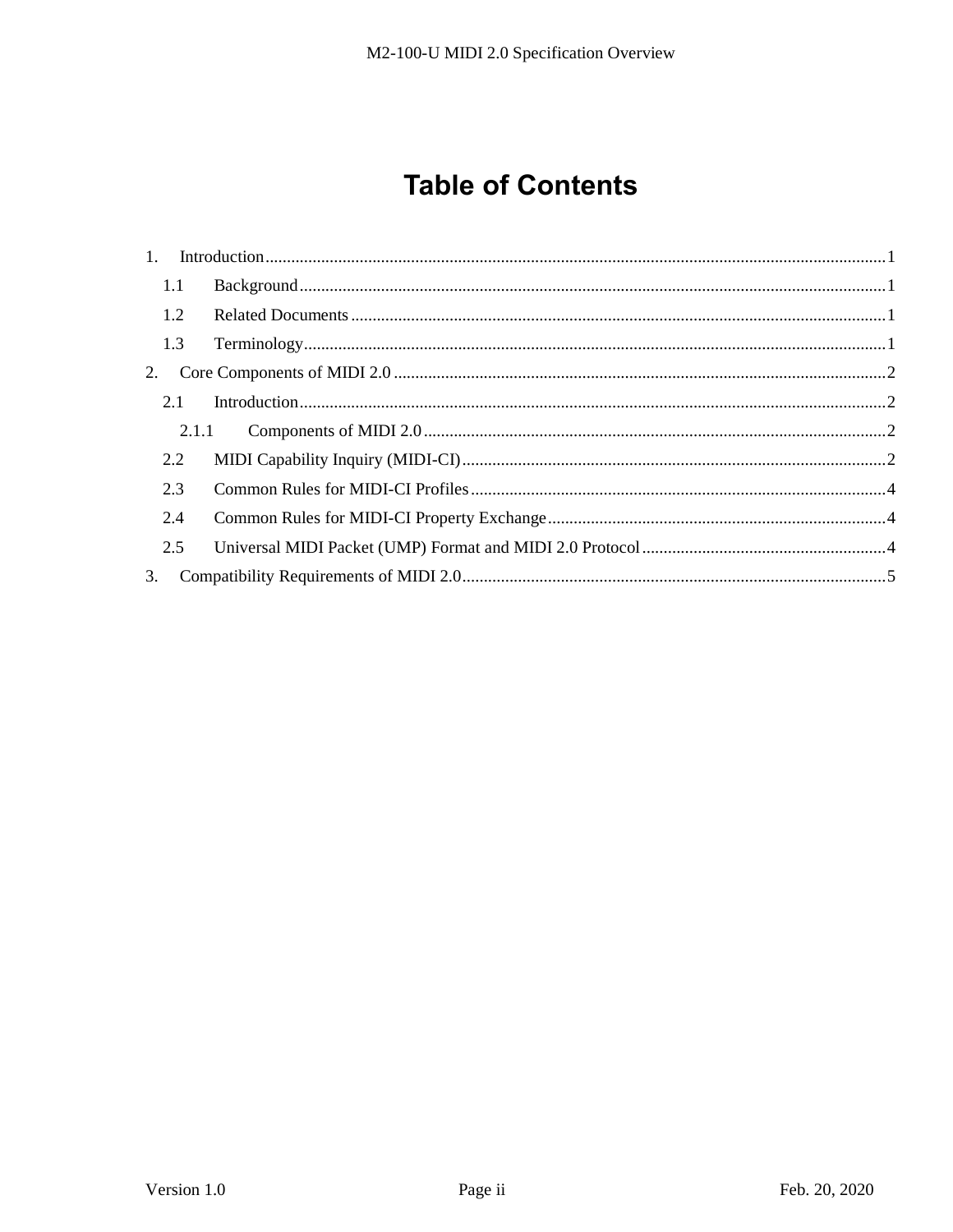# <span id="page-3-0"></span>**1. Introduction**

## <span id="page-3-1"></span>**1.1 Background**

MIDI 2.0 is an extension of MIDI 1.0. It does not replace MIDI 1.0 but builds on the core principles, architecture, and semantics of MIDI 1.0.

MIDI has grown and continued to serve users well since its inception in 1983 as the worldwide standard method of musical communication and control. The MIDI industry, through the standardization work of the Association of Music Electronics Industry (AMEI) and the MIDI Manufacturers Association (MMA), has greatly expanded the capabilities and market reach of MIDI in the years and decades since 1983.

MIDI 1.0 has some limitations for future expansion which are addressed by MIDI 2.0. A foundational architecture for MIDI 2.0 expansion is defined by the MIDI Capability Inquiry (MIDI-CI) specification.

MIDI-CI allows Devices with bidirectional communication to agree to use extended MIDI capabilities beyond those already defined in MIDI 1.0, while carefully protecting backward compatibility.

MIDI 2.0 is not a stand-alone specification. Manufacturers and developers must have a thorough understanding of MIDI 1.0 in order to implement MIDI 2.0.

This document defines the specific collection of MMA/AMEI specifications that collectively comprise the MIDI 2.0 Specification.

The document also defines minimum requirements for Devices to claim MIDI 2.0 compatibility.

## <span id="page-3-2"></span>**1.2 Related Documents**

*The Complete MIDI 1.0 Detailed Specification, Document Version 96.1, Third Edition*, Association of Musical Electronics Industry, http://www.amei.or.jp/, and MIDI Manufacturers Association, https://www.midi.org/.

*MIDI Capability Inquiry (MIDI-CI) Version 1.1*, Association of Musical Electronics Industry, http://www.amei.or.jp/, and MIDI Manufacturers Association, https://www.midi.org/.

*Common Rules for MIDI-CI Profiles, Version 1.0*, Association of Musical Electronics Industry, http://www.amei.or.jp/, and MIDI Manufacturers Association, https://www.midi.org/.

*Common Rules for MIDI-CI Property Exchange, Version 1.0*, Association of Musical Electronics Industry, http://www.amei.or.jp/, and MIDI Manufacturers Association, https://www.midi.org/.

*Universal MIDI Packet Format and MIDI 2.0 Protocol, Version 1.0*, Association of Musical Electronics Industry, http://www.amei.or.jp/, and MIDI Manufacturers Association, https://www.midi.org/.

## <span id="page-3-3"></span>**1.3 Terminology**

**Device:** A hardware unit or software component.

**MIDI-CI:** The MIDI Capability Inquiry (MIDI-CI) specification.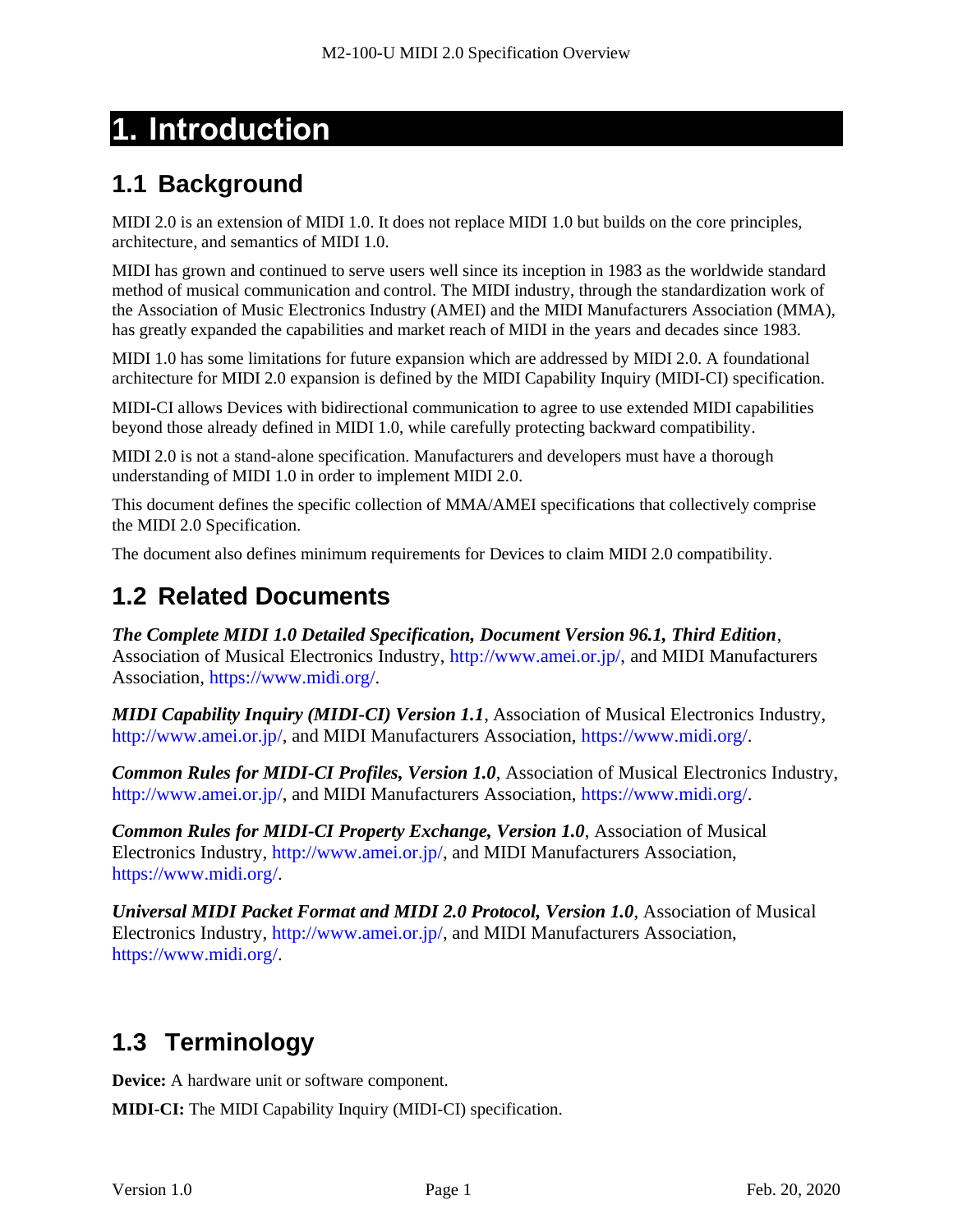**MMA/AMEI:** MIDI Manufacturers Association and Association for Musical Electronics Industry.

**Profile:** A set of MIDI messages and defined responses to those messages. A Profile may have a defined minimum set of mandatory messages, along with some optional or recommended messages. General MIDI is one example of a profile (although in original form it does not quite meets all requirements of a MIDI-CI Profile). General MIDI defines a requirement for supporting GM messages on all 16 channels of 1 virtual cable (or stream). Future Profiles may define support on only 1 channel within a virtual cable, or support for more than 16 channels using multiple virtual cables or Groups.

**Property Data:** A set of one or more properties in a device which are accessible by Property Exchange. Contained in the Property Data field of a MIDI-CI Property Exchange message.

**Protocol:** A defined data message structure that defines the semantics for MIDI control messages. In MIDI 1.0 the Protocol includes the Opcode of the control message being sent, system-wide messages, addressing for some messages in the form of 16 MIDI Channels, and for some types of message a value associated with the specific Opcode.

**Receiver:** MIDI 1.0 Device or MIDI 2.0 Device that receives MIDI Messages from a Sender and parses them.

**Resource:** A defined set of properties that comprise a set of Property Data.

**Sender:** MIDI 1.0 Device or MIDI 2.0 Device that creates MIDI Messages and transmits them to a Receiver.

## <span id="page-4-0"></span>**2. Core Components of MIDI 2.0**

### <span id="page-4-1"></span>**2.1 Introduction**

MIDI 2.0 includes four main documents that expand on the capabilities of MIDI 1.0. These four documents collectively, along with this MIDI 2.0 Specification document, define the core architecture of MIDI 2.0 and its connection to MIDI 1.0. None of these documents are stand-alone but are extensions of MIDI 1.0.

#### <span id="page-4-2"></span>**2.1.1 Components of MIDI 2.0**

MIDI 2.0 features are defined in the following documents:

- 1. MIDI Capability Inquiry (MIDI-CI)
- 2. Common Rules for MIDI-CI Profiles
- 3. Common Rules for MIDI-CI Property Exchange
- 4. Universal MIDI Packet (UMP) Format and MIDI 2.0 Protocol

## <span id="page-4-3"></span>**2.2 MIDI Capability Inquiry (MIDI-CI)**

MIDI-CI is the fundamental enabler for the expansion of MIDI.

MIDI-CI defines an architecture that allows Devices with bidirectional communication to agree to use the extended capabilities of MIDI 2.0 that are beyond those already defined in MIDI 1.0, while carefully protecting backward compatibility. MIDI-CI features "fall back" mechanisms so that if a Device does not support new features, MIDI continues to work as defined by MIDI 1.0.

Goals of MIDI-CI design: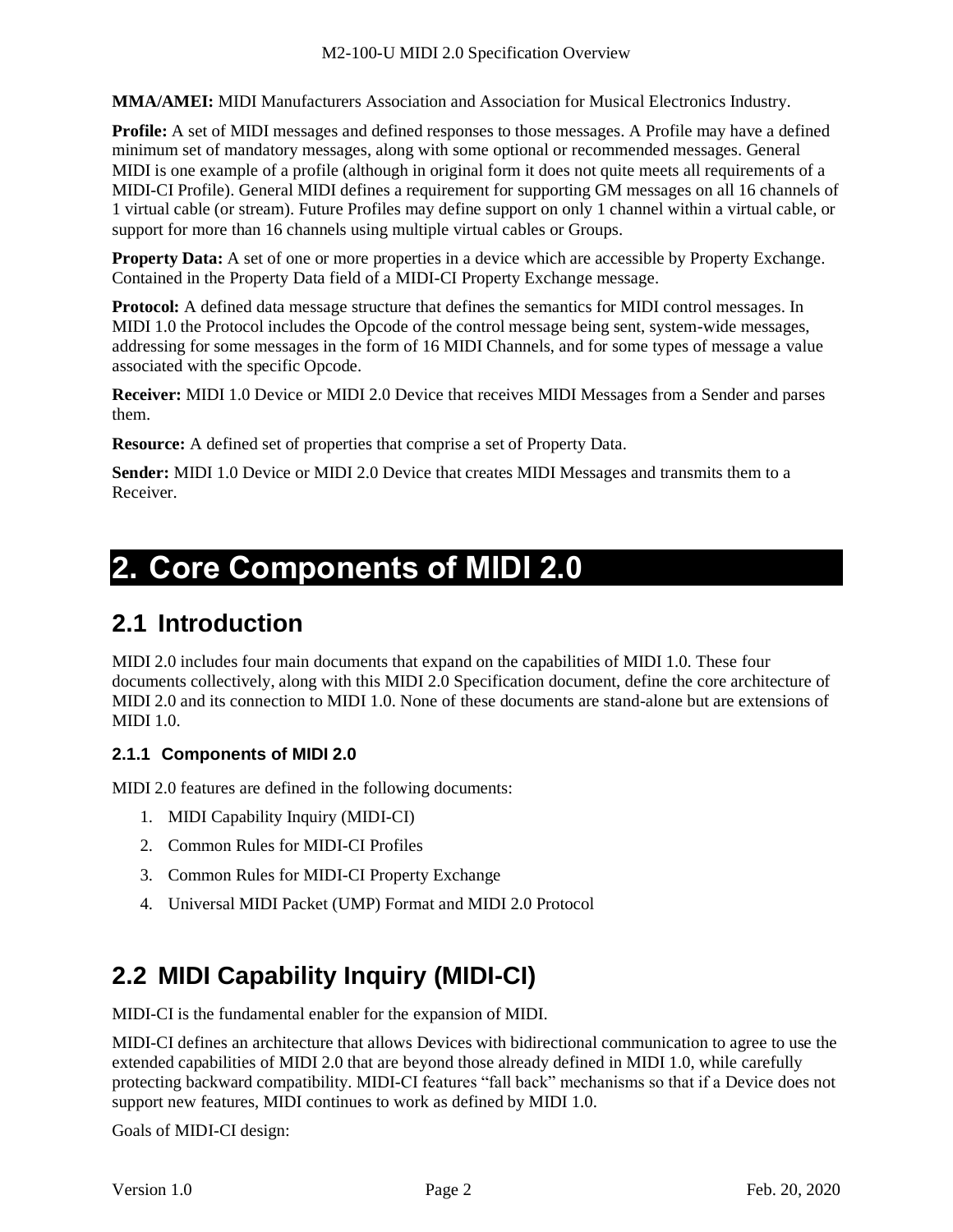- Extend MIDI while protecting backward compatibility: supports continued MIDI 1.0 functionality for any Devices that do not recognize extended MIDI 2.0 features.
- Allow a Sender to know the capabilities of a Receiver.
- Enable easier configuration between Devices using auto-configuration Profiles.
- Define method for Getting and Setting a wide range of Device properties.
- Define method for negotiating choice of Protocol between Devices.

MIDI-CI delivers on these goals with 3 main areas of functionality:

- **Protocol Negotiation**: choice of Protocol between Devices.
- **Profile Configuration**: use auto-configuration Profiles.
- **Property Exchange**: Get & Set Device Property Data using JSON.

Devices default to using MIDI 1.0 and only use extended MIDI features after two Devices have agreed via MIDI-CI to use those extended features.



#### **See the MIDI Capability Specification (MIDI-C) for more details.**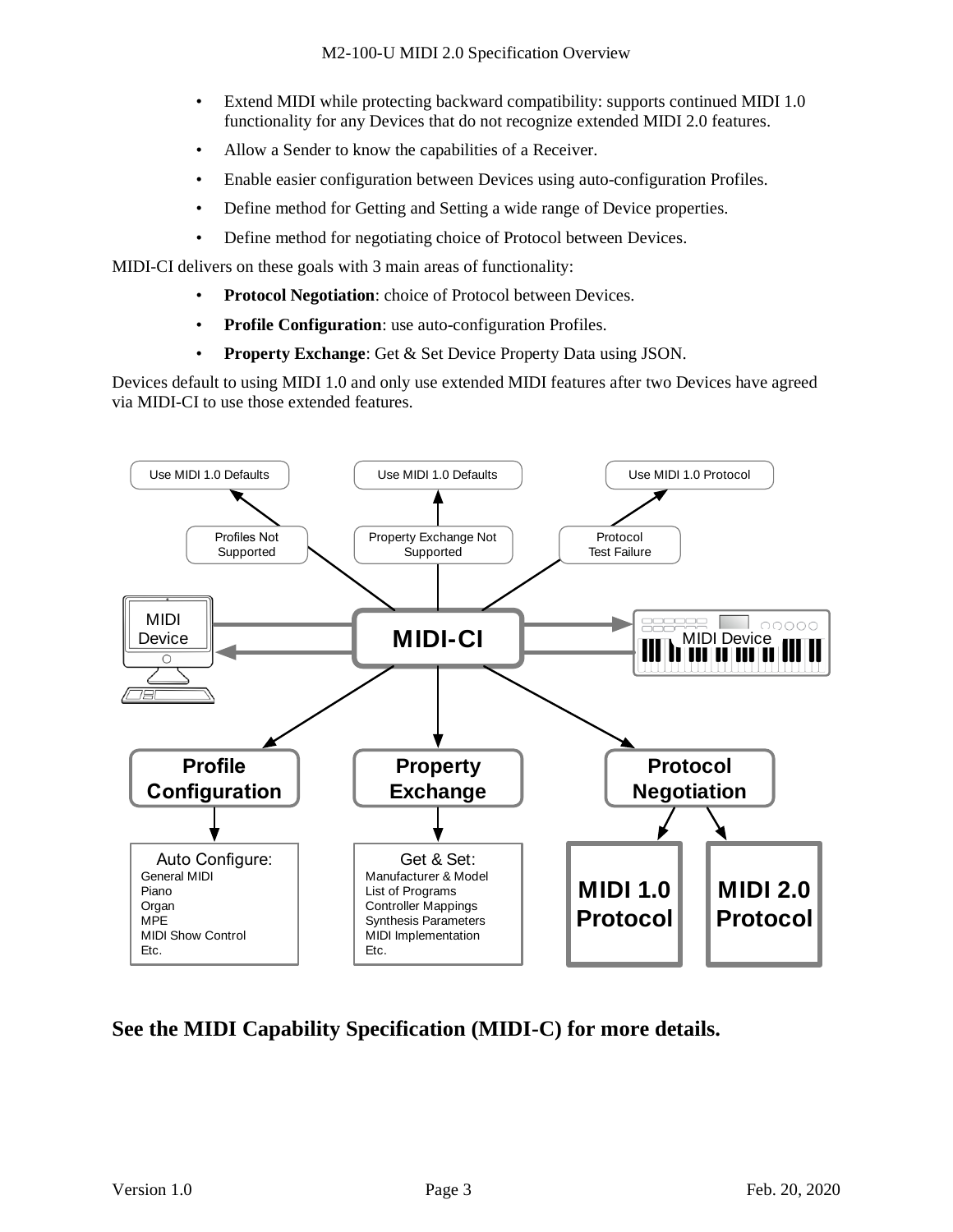## <span id="page-6-0"></span>**2.3 Common Rules for MIDI-CI Profiles**

Profiles are a beneficial component in enabling intelligent auto-configuration.

A Profile is a defined set of MIDI messages and implementation rules to achieve a particular purpose or to suit a particular application. In addition to defining responses to MIDI messages, a Profile may optionally also define other Device functionality requirements. In general, Profiles define Receiver implementation. A Profile definition may also imply or require MIDI implementation of a Sender.

The most successful legacy MIDI feature that is similar to a Profile in the first three decades of MIDI has been General MIDI. GM allows Devices to "know" that a defined set of sounds is available at particular Program Change locations, that the Device receives on all 16 MIDI channels, that a Drum set is on channel 10, and that there is a defined response to a chosen set of MIDI messages.

This kind of knowledge shared between Devices allows those Devices to configure a more integrated level of control with increased predictability of the results that will come from sending related MIDI messages. MIDI-CI Profiles are also intended to allow more integrated cooperation between Devices.

While GM is the best model of a successful profile concept prior to MIDI-CI, it does not take MIDI-CI or a two way communication into account. There is a "GM On" message but no reply from the Receiver. New MIDI-CI Profiles take advantage of two way communication. This document defines how specific Profile specifications should be written and how Devices that are compatible with MIDI-CI Profile Configuration should use Profiles.

**See the Common Rules for MIDI-CI Profiles for more details.**

## <span id="page-6-1"></span>**2.4 Common Rules for MIDI-CI Property Exchange**

Property Exchange is a set of mechanisms to get and set Device property data using JSON transmitted via MIDI-CI Universal System Exclusive messages.

Property Exchange can allow Devices to auto map controllers, choose programs, change state and also provide visual editors to DAW's without any prior knowledge of the Device or specially crafted software. This means that Devices could work on a wide range of systems such as desktop operating systems, mobile devices, and web browsers and may provide tighter integrations with DAWs and hardware controllers.

Property Exchange provides a common way for Devices to work together by providing defined schema for describing how Property Data is transferred.

Specially written software might provide a more unique experience by relying on custom software and SysEx. However, by using Property Exchange, the longevity and accessibility of equipment is no longer restricted by underlying system upgrades or new platforms that appear in the marketplace.

#### **See the Common Rules for MIDI-CI Property Exchange for more details.**

### <span id="page-6-2"></span>**2.5 Universal MIDI Packet (UMP) Format and MIDI 2.0 Protocol**

Universal MIDI Packet (UMP) Format and MIDI 2.0 Protocol specification defines a new data format for MIDI 1.0 Protocol messages and MIDI 2.0 Protocol messages.